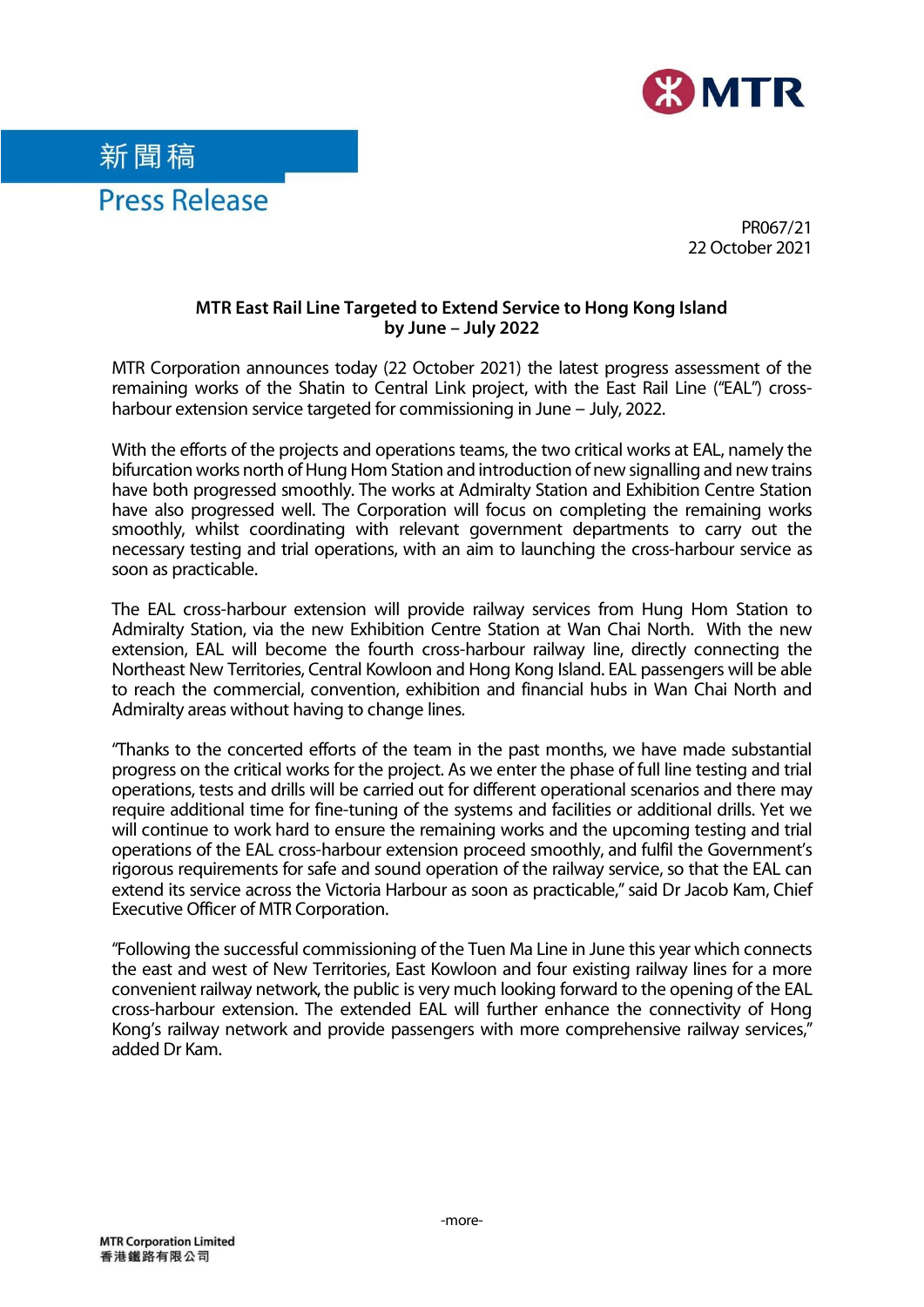Meanwhile, the bifurcation works, which commenced in January this year have been reported good progress. The EAL mainline has been successfully connected to the new EAL platforms at Hung Hom Station, making use of six Sunday closures when train service was suspended between Hung Hom and Mong Kok East stations. The seventh and last Sunday service suspension is scheduled for 31 October 2021 during which the remaining bifurcation works will be concluded.

The success of the bifurcation works to date is testament to careful planning, strong project and risk management, and close collaboration among the Corporation's Capital Works and Hong Kong Transport Services teams as well as the contractors involved, which has enabled the originally planned ten Sunday service suspensions between January and October to be reduced.

For the last Sunday service suspension on 31 October, the Corporation calls on passengers to plan their journeys ahead with MTR Mobile and make use of other alternative MTR routes, such as the Tuen Ma Line during the service suspension between Hung Hom and Mong Kok East stations on that day. As with the previous Sunday service suspensions, MTR will provide free shuttle buses to commute between Hung Hom and Kowloon Tong stations, implement a special fare arrangement and deploy additional staff at relevant stations to assist passengers (Please refer to the annex for details).

After completion of the bifurcation works, full line dynamic train tests and reliability tests will be conducted to be followed by trial operations and eventually the commencement of passenger service.

The EAL cross-harbour extension from Hung Hom to Admiralty is a project of high complexity. Upon completion, it will connect the northeast New Territories, central Kowloon and Hong Kong Island, as well as linking five existing railway lines with four interchange stations. This, together with the Tuen Ma Line which connects with four existing railway lines, will further enhance the connectivity of Hong Kong's railway network and provide more transport options to the public.

#### -End-

#### About MTR Corporation

Every day, MTR connects people and communities. As a recognised world-class operator of sustainable rail transport services, we are a leader in safety, reliability, customer service and efficiency.

MTR has extensive end-to-end railway expertise with more than 40 years of railway projects experience from design to planning and construction through to commissioning, maintenance and operations. Going beyond railway delivery and operation, MTR also creates and manages dynamic communities around its network through seamless integration of rail, commercial and property development.

With more than 40,000 dedicated staff\*, MTR carries over 13 million passenger journeys worldwide every weekday in Hong Kong, the United Kingdom, Sweden, Australia and the Mainland of China. MTR strives to grow and connect communities for a better future.

For more information about MTR Corporation, please visi[t www.mtr.com.hk.](http://www.mtr.com.hk/)

\*includes our subsidiaries and associates in Hong Kong and worldwide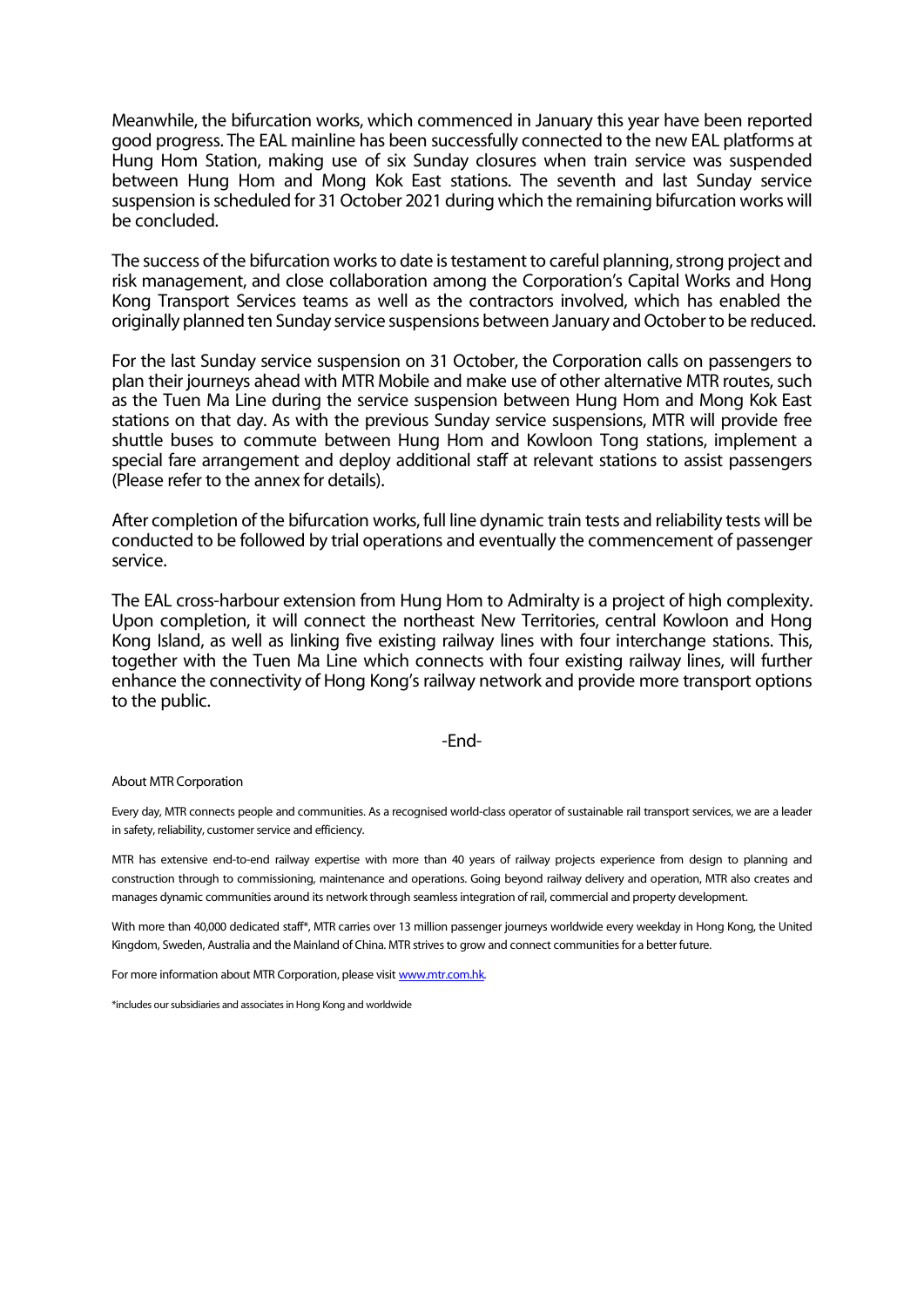### Annex

#### **Arrangements for the Seventh Sunday Closure (31 October 2021) between Hung Hom and Mong Kok East Stations on the East Rail Line**

• Prominent signage will be posted on East Rail Line trains and at affected stations to remind passengers of the temporary service suspension.



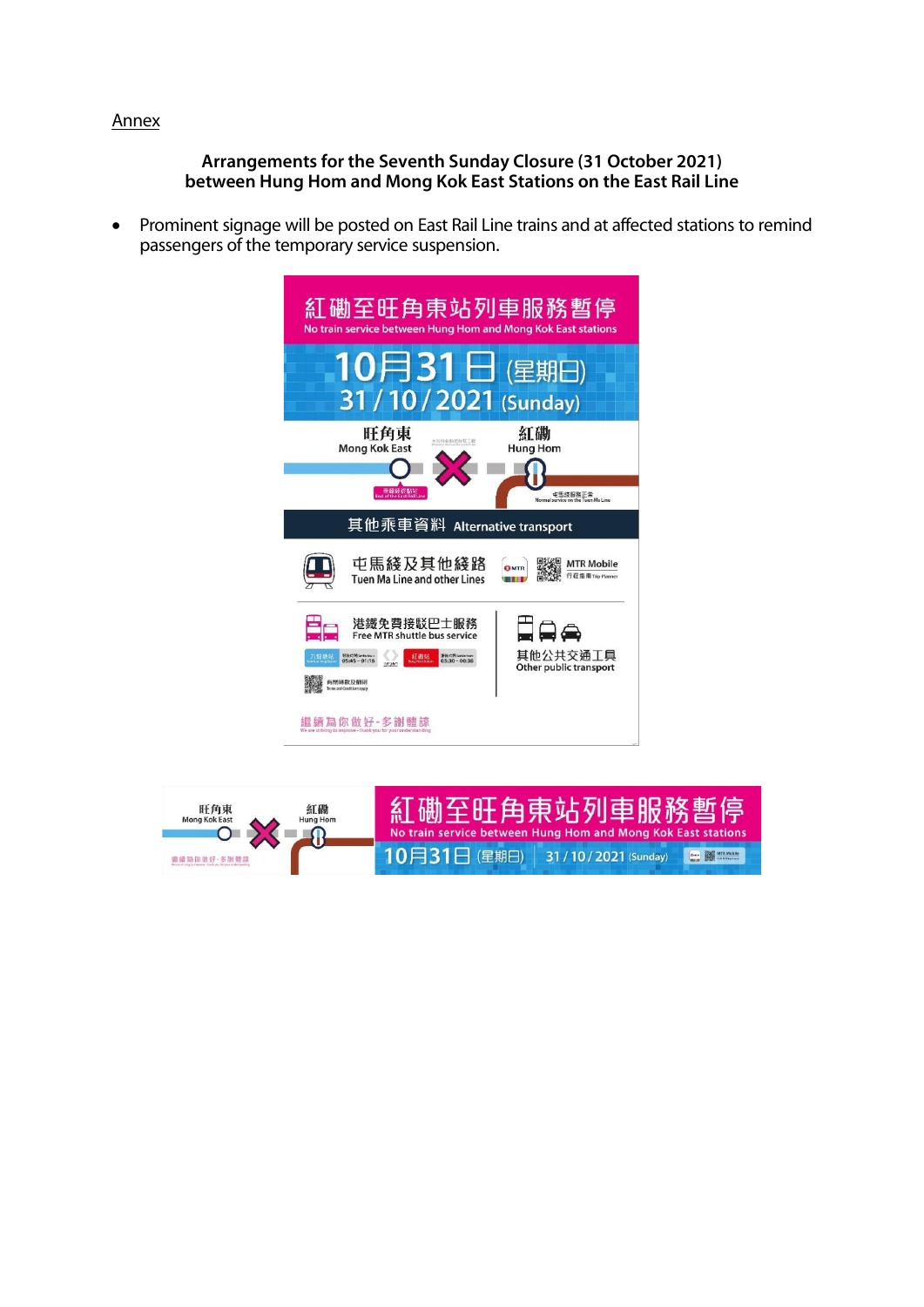- The Corporation will provide free shuttle buses to run between Hung Hom and Kowloon Tong stations during the service suspension on 31 October. Since the capacity of shuttle buses is limited and the operational efficiency may be affected due to unpredictable road traffic conditions, the journey time could be longer than the time under normal circumstances.
- During the service suspension, passengers are advised to plan their journeys with MTR Mobile and take alternative routes via the Tuen Ma Line, Kwun Tong Line or Tsuen Wan Line.

Alternative routes example 1: From University to Hung Hom stations



Alternative routes example 2: From East Tsim Sha Tsui to Sha Tin stations

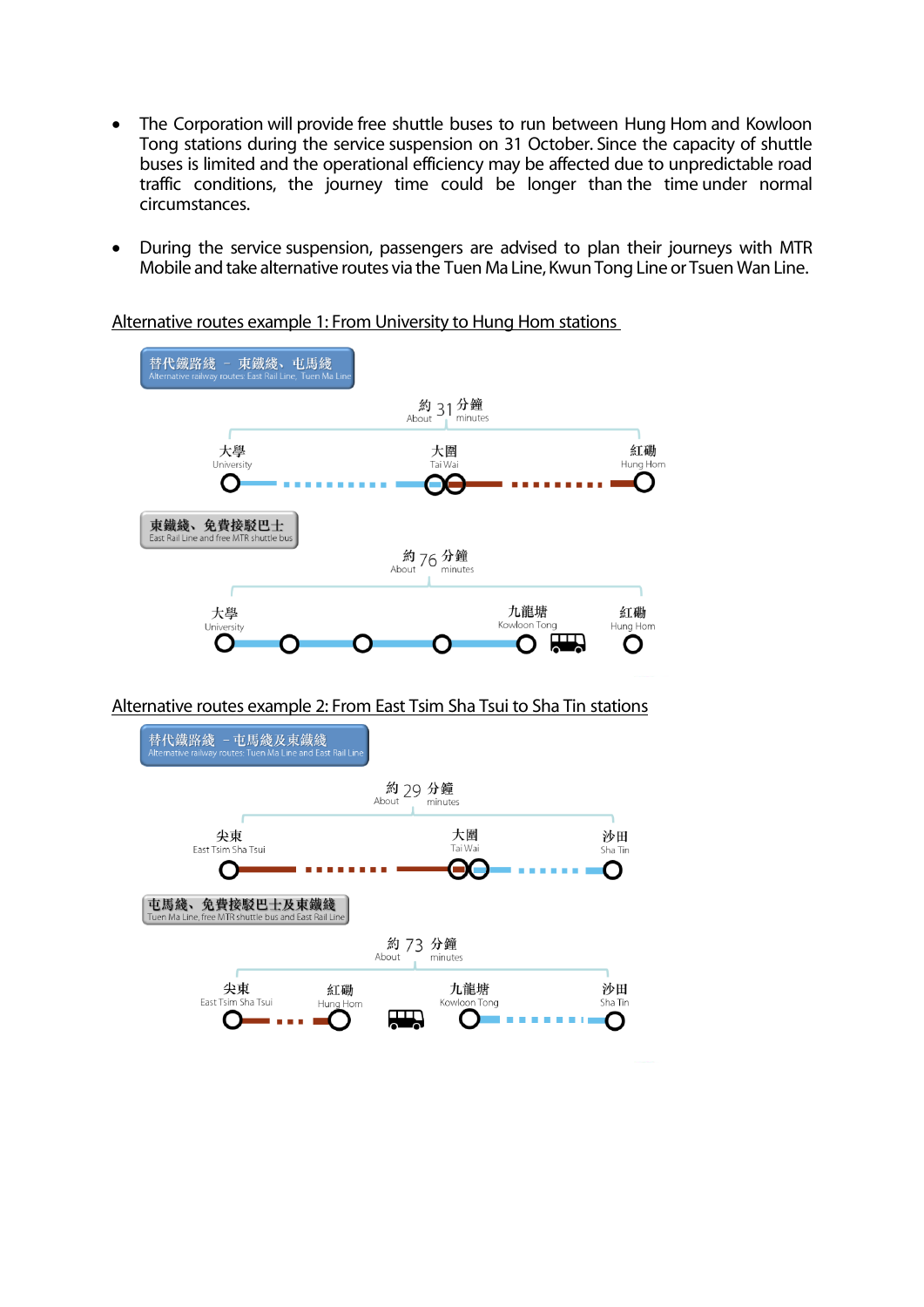

# Alternative routes example 3: From Kowloon Tong to Hung Hom stations

- Additional staff will be deployed at relevant stations to help passengers in need
- A special fare arrangement will be in place on that day and passengers who encounter any fare issues can approach the Customer Service Centres at MTR stations for assistance.
- The Corporation will monitor the situation closely and take appropriate operations adjustments and measures to facilitate passengers' travel.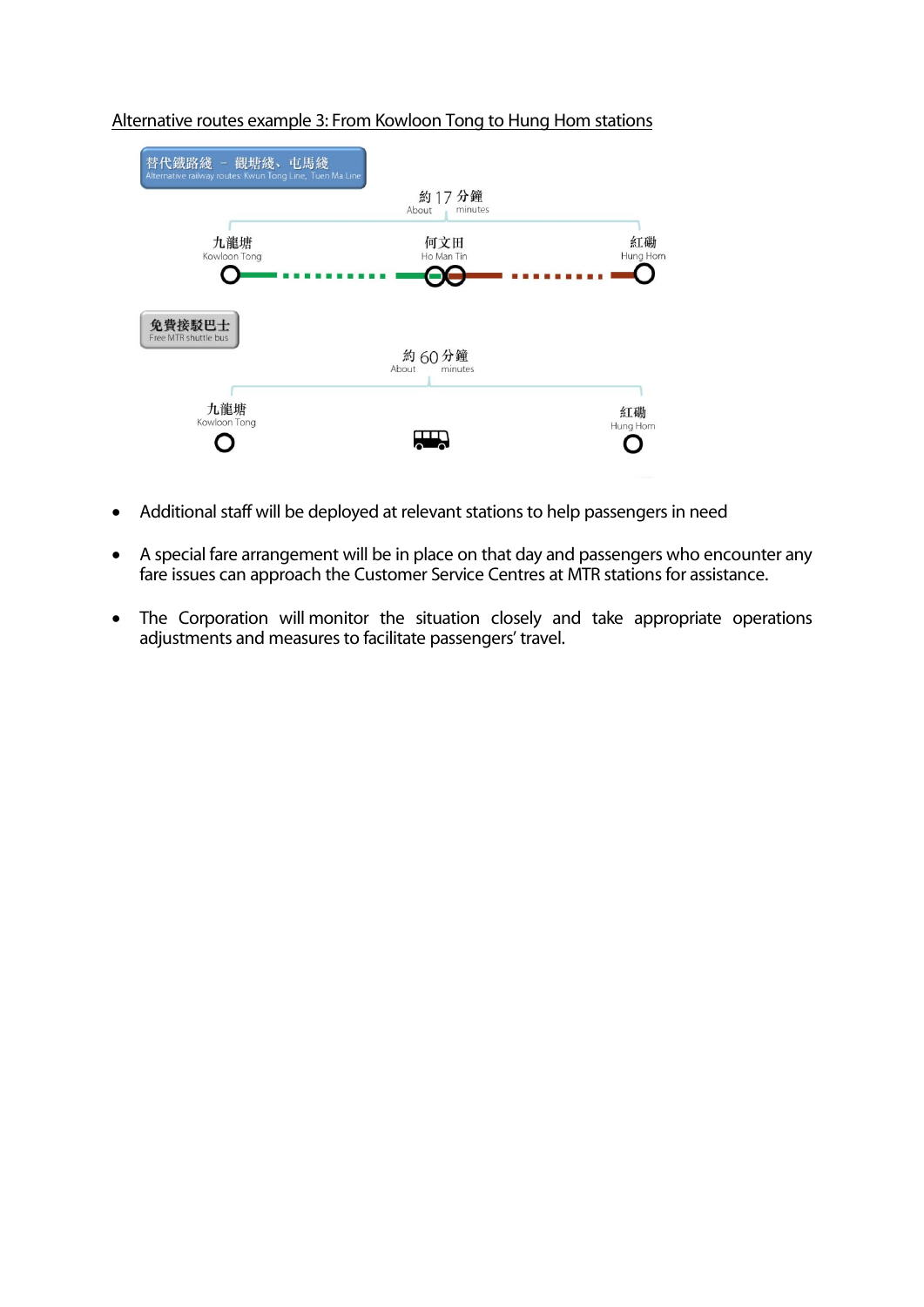## Photo Captions:

1. Dr Jacob Kam, Chief Executive Officer of MTR Corporation (middle), Mr James Chow, General Manager–SCL&HSR (left), and Mr Sammy Wong, Chief of Operating & Metro Segment (right) announce the East Rail Line cross-harbour extension service is targeted for commissioning in June -July, 2022.



2. With the new extension, East Rail Line will become the fourth cross-harbour railway line, extending the railway service to Admiralty Station via a new Exhibition Centre Station at Wan Chai North.

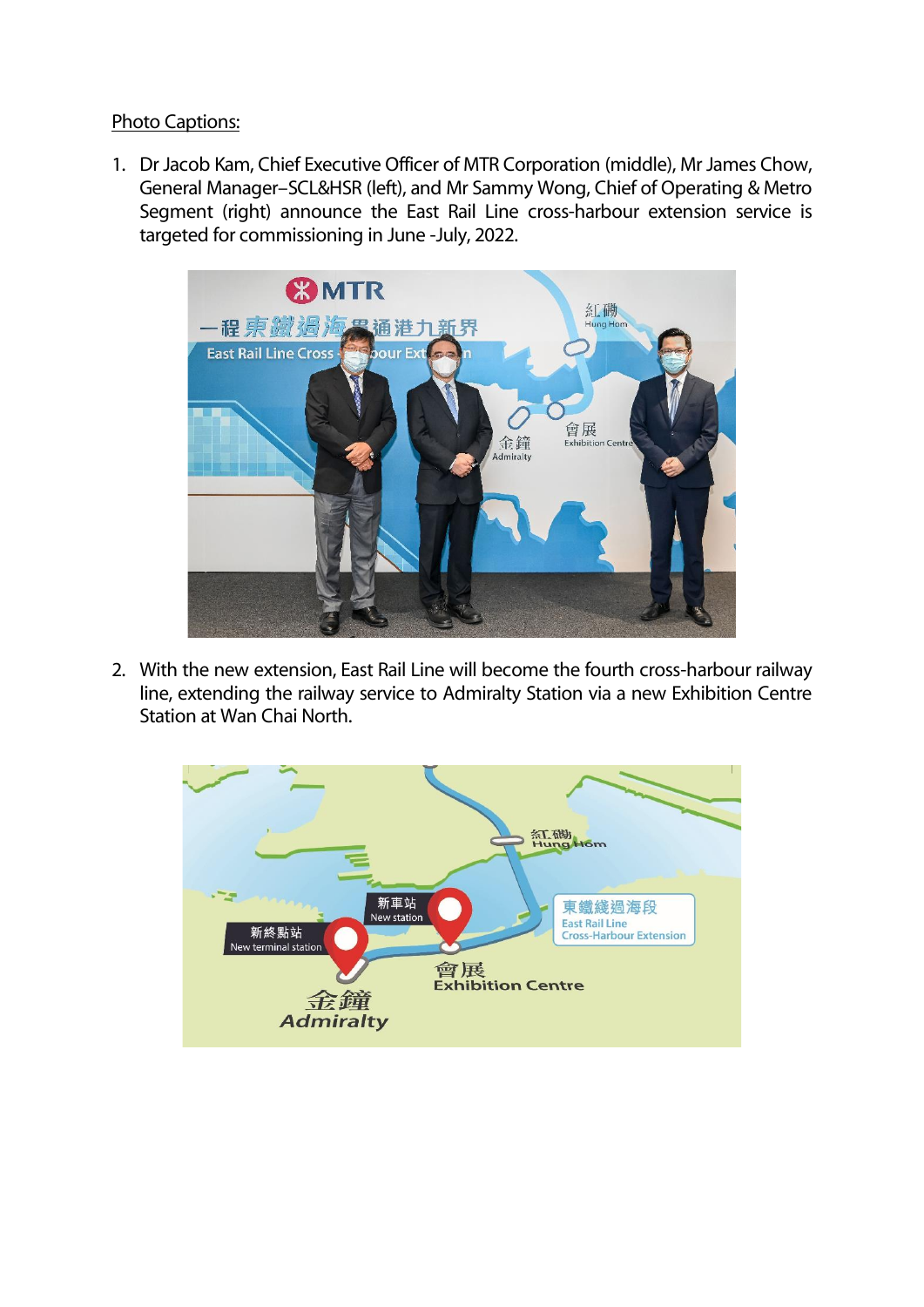3. The bifurcation works at north of Hung Hom Station has been reported good progress. The East Rail Line mainline has been successfully connected to the new EAL platforms at Hung Hom Station.



4. The works at Admiralty Station and Exhibition Centre Station have progressed well. Statutory inspection is in progress.